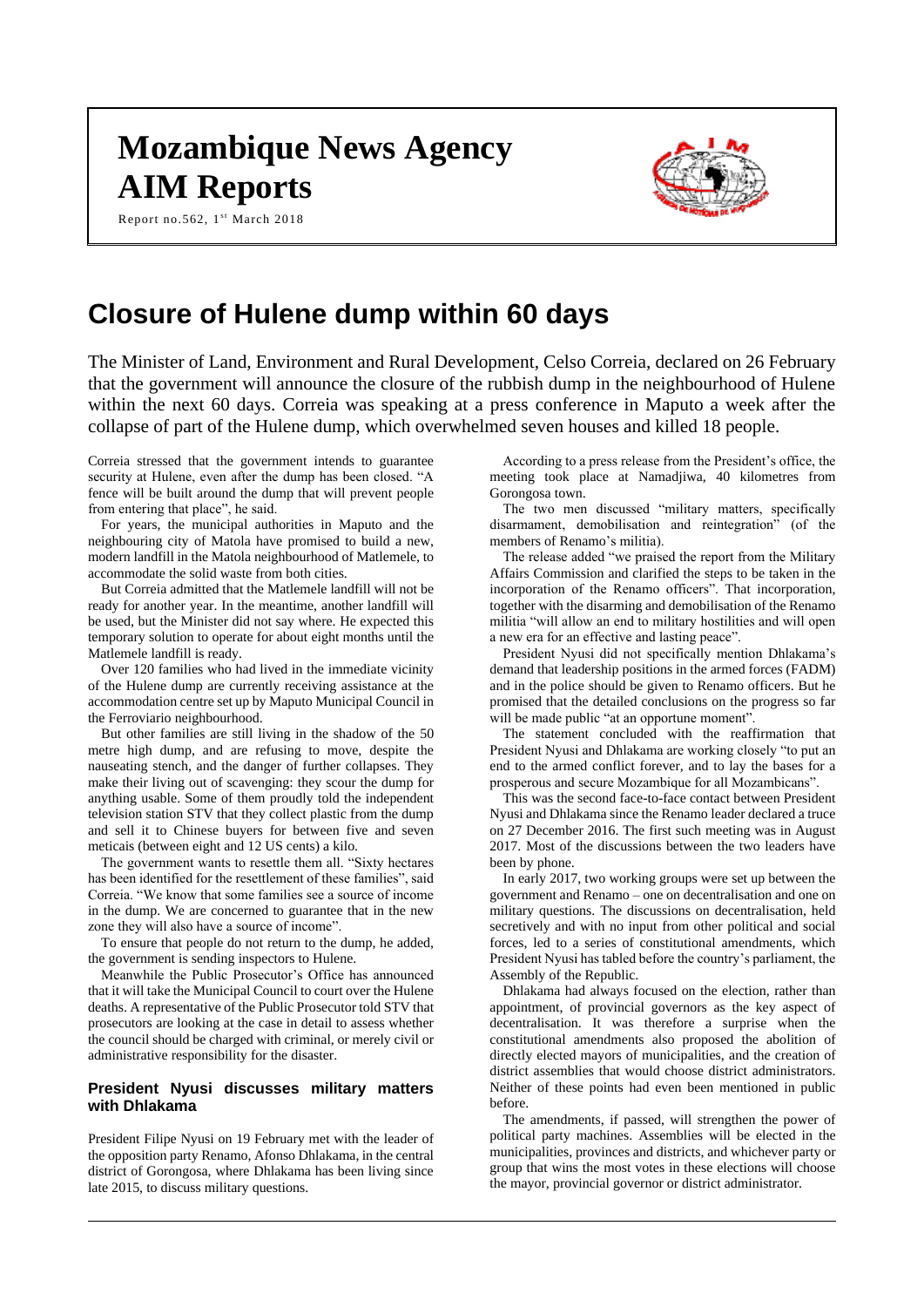# **Bar Association calls for public discussion on constitutional amendments**

The chairperson of the Mozambican Bar Association (OAM) Flavio Menete, on 1 March called for a serious national public debate on the proposed constitutional amendments arising from the negotiations between the government and the opposition party Renamo on decentralisation.

President Filipe Nyusi announced the consensus between the government and Renamo on 7 February, and he then deposited a set of constitutional amendments with the country's parliament, the Assembly of the Republic, to be debated during the parliamentary sitting that began on 28 February. Renamo has insisted on the speedy passage of the amendments, with, the head of the Renamo parliamentary group, Ivone Soares, saying that she hoped to see the amendments passed by late May.

Speaking at the Maputo ceremony opening the 2018 judicial year, Menete warned against treating such serious matters hastily. He insisted there should be a wide-ranging public debate to discuss how the government/Renamo consensus could be put into legal form, "otherwise we would be excluding relevant sensitivities, and run the risk of leaving out factors that might endanger peace".

"If we want to defend the rule of law, in which the broad participation by everyone is fundamental, we cannot accept that Mozambicans are not heard", he said.

Menete pointed out that the Constitution states that draft constitutional amendments should be deposited in the Assembly up to 90 days before the start of any parliamentary debate on them. But these amendments were deposited on 9 February, and discussion of them in the Assembly's Legal and Constitutional Affairs Commission began almost immediately.

Menete insisted that the proposals should only be analysed by the Assembly "after a profound reflection of the matter during the 90 days imposed by the constitution, so that we do not run the risk of adopting precipitate and inconsistent solutions that are likely to generate conflicts in the future".

He warned that certain proposals in the draft text might threaten the country's development. For example, the creation of District Assemblies could prove enormously expensive, given that the country has over 150 districts.

Menete also objected to the impossibility of independent candidates running for mayor in the municipal elections. This is because, if the current proposals are approved, the direct election of mayors will be abolished. Instead whichever party wins a majority of votes in the municipal assembly election will appoint the mayor.

Attorney-General Beatriz Buchili told the ceremony it is urgent that the justice system should promote an environment of peace and of respect for the rights and freedoms of citizens. This was a factor that would stimulate investment.

She demanded the adoption of legal mechanisms that would promote speedy procedures in the courts, promoting an impartial and credible system, which would fight relentlessly against all forms of crime and corruption.

Corruption, Buchili said, is one of the obstacles preventing the correct functioning of public institutions, and constrains the country's economic development. She warned that corruption has sunk roots inside institutions and society.

Corruption had extended its tentacles inside the judicial system itself, she accused, which was often why courts were so slow to deal with criminal cases. "Justice that serves economic and social development presupposes the removal of obstacles, such as the excessive number of procedures and conditions demanded for access to justice", said Buchili.

#### **Over a hundred vultures poisoned in Moamba**

A poacher deliberately poisoned at least 104 vultures on 24 February, at Mbashene, in Moamba district, about 70 kilometres north of Maputo. Several species of vultures were killed. According to the National Administration of Conservation Areas (ANAC), 80 were white-backed vultures (Gyps Africanus) and 17 were hooded vultures (Necrosyrtes monachus), both of which are endangered in Mozambique.

The poacher, 62-year-old Nelson Machel, is accused of putting the poison on the body of an elephant killed for its tusks. The vultures flocked to the carcass and were poisoned.

Machel was found in possession of two elephant tusks and a flask of the poison. He confessed to poisoning the vultures, but denied killing the three elephants found at Mbashene. Several of the birds were mutilated, which suggests the extraction of vulture body parts for use in superstitious rituals.

The Mozambican Environmental Protection police unit (PPRMNA) arrested Machel the day after the poisoning in the Moamba village of Tombine-Sabie, and he is being held at the Moamba district police command.

A wildlife veterinary doctor from South Africa's Kruger National Park, and a vet from the Sabie Game Park, Joao Simoes de Almeida, were called in to help administer an antidote to save the lives of the 17 surviving vultures.

ANAC warned that this incident draws attention to the growing threat of poison used by poachers to kill wildlife. Vultures are a key part of the ecosystem, but are in serious trouble. Some African vulture species have declined by 80 per cent over the past three decades.

#### **Maputo bus fares rise**

Maputo Municipal Council on 27 February announced the long-awaited increase in fares for public transport (both for buses, and for the privately-owned minibuses commonly known as "chapas").

As from 5 March, the fare for journeys of up to ten kilometres rises by 43 per cent for distances of up to ten kilometres, from seven to ten meticais (from 11.5 to 16.4 US cents). For distances of between 10 and 20 kilometres the rise is 33 per cent, from nine to 12 meticais.

The Council had promised transport operators repeatedly last year that fares would be increased. But it was reluctant to make such an announcement, fully aware that twice in the recent past fare rises have sparked off rioting in Maputo.

The chairperson of the Maputo Association of Road Transporters (ATROMAP), Baptista Mucavele, told reporters that authorisation for a fare increase was welcome – but that the new fares will still not cover the costs of passenger transport. He claimed that studies show the ideal fare should be 25 meticais.

The transport operators have repeatedly claimed they cannot make any profit unless fares are increased – yet most of them keep their vehicles on the roads.

The government used to subsidise the diesel used by the operators – but last year announced that this type of subsidy is being phased out to be replaced by providing the businesses with new buses at subsidised prices. About a month ago the government delivered 38 buses to the Mozambican Association of Road Transporters which in turn allocated them to operators running routes in Maputo and the neighbouring city of Matola.

This is a condensed version of the AIM daily news service – for details contact [pfauvet@live.com](mailto:pfauvet@live.com)

**\_\_\_\_\_\_\_\_\_\_\_\_\_\_\_\_\_\_\_\_\_\_\_\_\_\_\_\_\_\_\_\_\_\_\_\_\_\_\_\_\_\_\_\_\_\_\_\_\_**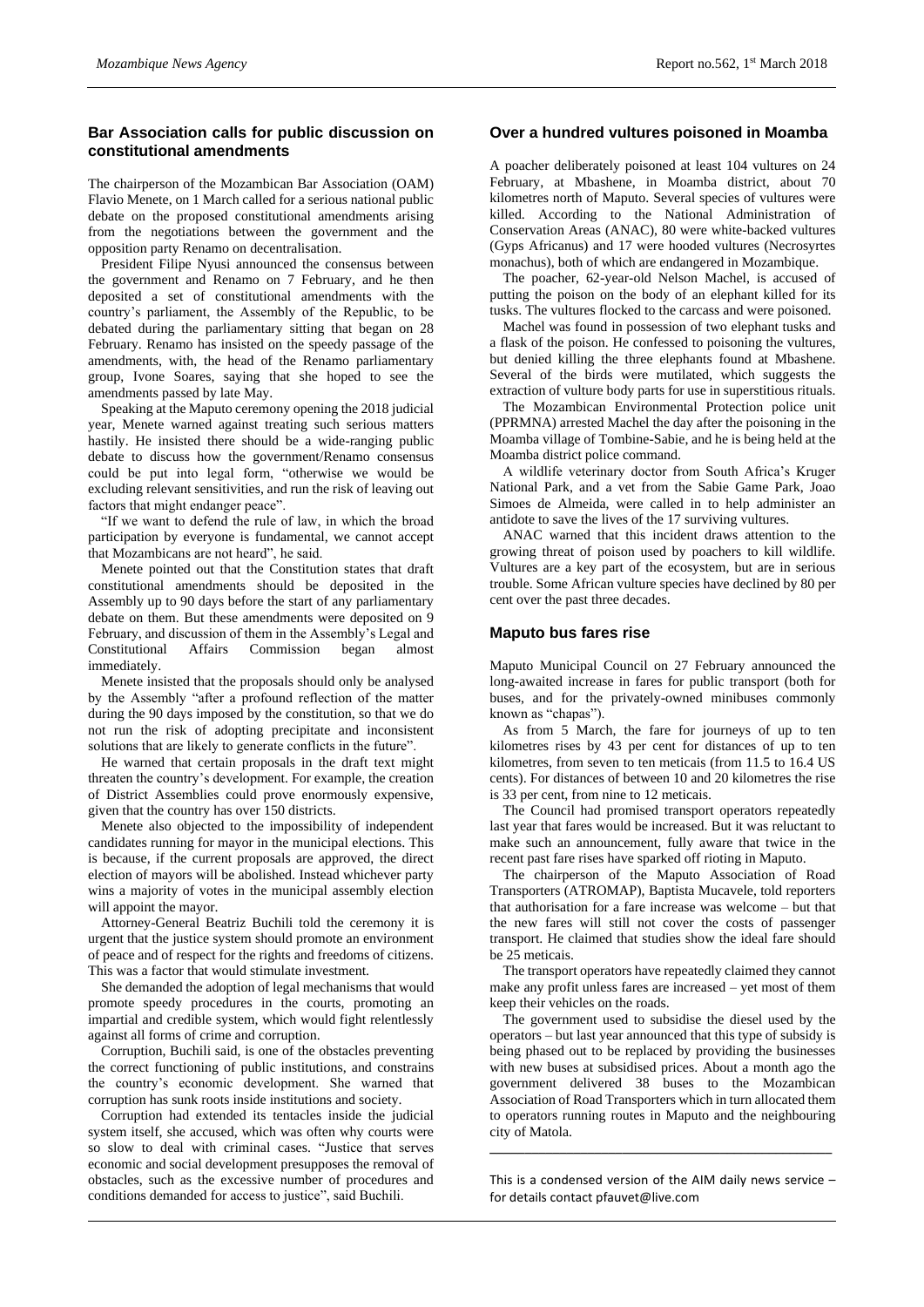# **Freight tariffs on Nacala – Lichinga line reduced**

The Mozambican government has negotiated a significant reduction in the cost of transporting goods by rail from the northern port of Nacala to Lichinga, the capital of Niassa province. Previously the operator of the line, the private-led consortium, the Northern Development Corridor (CDN), charged 2,900 meticais (US\$47.5) per tonne for goods carried from Nacala to Lichinga. This was a major disappointment for Niassa businesses, who claimed this meant it was cheaper to move goods by road from Nacala, despite the poor state of the roads in Niassa.

Indeed, in December CDN announced that goods trains from Nacala to Lichinga would no longer run, because there was not enough cargo going in the opposite direction.

The branch line to Lichinga leaves the main northern rail corridor at the town of Cuamba. Rehabilitation of the 262 kilometre long Cuamba-Lichinga line was completed in late 2016, after years of complete paralysis due to the degraded state of the line.

Passenger services resumed almost at once, but the goods trains were only reintroduced on 16 June. Less than six months later, a CDN manager was claiming there was not enough traffic back to Nacala to make the service worthwhile.

But businessmen in Lichinga said the problem was one of cost, and that they would not use the CDN wagons until the tariffs were reduced. As a result, the Cuamba-Lichinga branch line was only being used by passenger trains.

This was not a tolerable situation, since the whole point of rehabilitating the Cuamba-Lichinga railway was to make the circulation of goods to and from Niassa cheaper.

Therefore, on 27 February, at the end of the weekly meeting of the Council of Ministers (Cabinet), the government spokesperson, Deputy Education Minister Armindo Ngunga, announced that the government had negotiated a reduction in the CDN tariff to 2,150 meticais a tonne – a cut of 26 per cent.

### **Bank of Mozambique lowers interest rates**

The Bank of Mozambique on 26 February lowered its benchmark interest rates by 150 base points.

A statement from the Bank's Monetary Policy Committee (CPMO), said that the new interest rate, introduced in April 2017, the Interbank Money Market Rate (MIMO), falls from 19.5 to 18 per cent. The Standing Lending Facility (the interest rate paid by the commercial banks to the central bank for money borrowed on the Interbank Money Market) falls from 20.5 to 19 per cent, and the Standing Deposit Facility (the rate paid by the central bank to the commercial banks on money they deposit with it) falls from 14 to 12.5 per cent.

Speaking at a Maputo press conference, the governor of the Bank of Mozambique, Rogerio Zandamela, said that the fall in inflation justified the cut in interest rates. Annual inflation in January (1 February 2017 to 31 January 2018) was just 3.84 per cent. This is a dramatic turn-around from the situation a year ago: in January 2017, the annual rate of inflation was 20.56 per cent. Zandamela was confident that inflation will remain low (less than 10 per cent) for the rest of the year.

The governor described the performance of the economy in 2017 as "moderate", with a GDP growth rate of 3.7 per cent. He took some comfort from the fact that this is higher than the average growth rate for the SADC (Southern African Development Community) region, which is 2.8 per cent.

One alarming factor is that the Mozambican currency, the metical, is now under strong pressure. The metical declined from 58.92 to the US dollar on 16 January to 61.39 to the dollar

on 23 February. Against the South African rand, the metical fell from 4.78 to the rand in mid-January to 5.28 on 23 February.

Zandamela said the exchange rate pressure reflected "the volatility of the main currencies on the international market", and the greater opening to capital flows envisaged in recently adopted exchange regulations.

The rand has been rising against all other currencies, doubtless because markets had reacted to the fall of South African President Jacob Zuma and his replacement by Cyril Ramaphosa. But, given the large amount of food imported from South Africa, the rise in the rand could increase the Mozambican inflation rate.

Zandamela brushed this aside as "a correction resulting from political change". If goods from South Africa became too expensive, "we will have to buy them from somewhere else", he said.

From the beginning of the year to mid-February, Mozambique's net international reserves declined by US\$96.3 million, due to the central bank's sale of dollars on the Interbank Exchange Market (largely to pay for imported fuels), and to servicing the foreign debt.

The country's international reserves now stand at US\$3.188 billion, enough to cover seven months imports of goods and non-factor services (excluding the imports of the foreign investment mega-projects).

Zandamela expressed concern at the rise in the government's domestic debt (largely through the sale of high interest bearing treasury bills and bonds). This domestic debt rose from 98 billion meticais in December to 104.6 billion in February.

He warned that this "raises questions of sustainability", since the government could not expect the commercial banks and other buyers to go on purchasing government debt indefinitely.

#### **EDM suffers losses from theft and sabotage**

The publicly owned electricity company, EDM, suffered losses of 5.3 million meticais (US\$87,000) last year as a result of theft and sabotage of electrical equipment in the central province of Manica.

According to the Manica provincial EDM delegate, Eduardo Pinto, 14 transformer stations were sabotaged in order to extract oil. Electric cables were torn down and metallic parts removed from pylons, in order to melt the metal down and make saucepans out of them for sale. "This is a lot of money", said Pinto. "which would be enough to provide electricity to hundreds of families".

He stressed that all citizens should be involved in fighting the thefts. "The most important factor is vigilance", said Pinto. "Citizens should sound the alert whenever they suspect any theft, because all of us are harmed by this. Families remain in the dark and many activities come to a halt. So all of us must work together against this evil".

Pinto made his appeal shortly after the police presented to the public six individuals accused of the theft of electrical material in Manica. The six confessed – but said they had stolen the equipment in Zimbabwe, not in Mozambique. They said they sold the stolen goods to a company in Beira.

A police press officer, Mateus Mindu, said that it was denunciation from the members of the public that allowed the police to arrest this group.

"We believe there are more people involved in this scheme", he said. "We are working to arrest them and bring them to justice. But this can only happen if we are all vigilant and report the criminals".